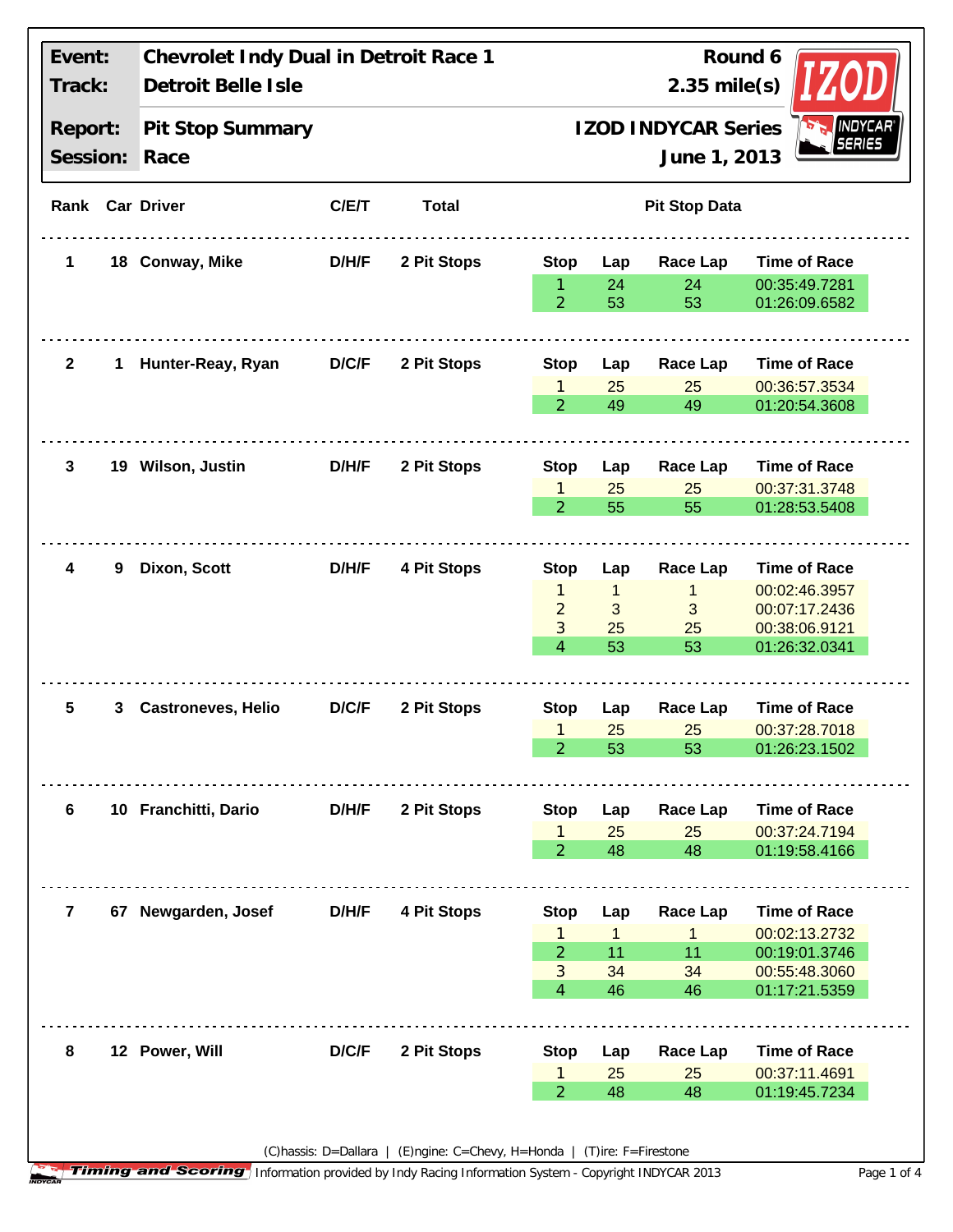| Event:<br>Track:<br>Report:<br>Session: |  | Chevrolet Indy Dual in Detroit Race 1<br>Detroit Belle Isle<br>Pit Stop Summary<br>Race |              |             | Round 6<br>$2.35$ mile(s)<br>INDYCAR <sup>®</sup><br>SERIES<br><b>IZOD INDYCAR Series</b><br>June 1, 2013 |              |                 |                                |  |
|-----------------------------------------|--|-----------------------------------------------------------------------------------------|--------------|-------------|-----------------------------------------------------------------------------------------------------------|--------------|-----------------|--------------------------------|--|
|                                         |  |                                                                                         |              |             |                                                                                                           |              |                 |                                |  |
| 9                                       |  | 15 Rahal, Graham                                                                        | D/H/F        | 3 Pit Stops | <b>Stop</b>                                                                                               | Lap          | <b>Race Lap</b> | <b>Time of Race</b>            |  |
|                                         |  |                                                                                         |              |             | 1.                                                                                                        | 10           | 10              | 00:17:32.0315                  |  |
|                                         |  |                                                                                         |              |             | 2                                                                                                         | 25           | 25              | 00:38:14.2143                  |  |
|                                         |  |                                                                                         |              |             | 3                                                                                                         | 53           | 53              | 01:26:42.1389                  |  |
| 10                                      |  | 16 Jakes, James                                                                         | <b>D/H/F</b> | 3 Pit Stops | <b>Stop</b>                                                                                               | Lap          | <b>Race Lap</b> | <b>Time of Race</b>            |  |
|                                         |  |                                                                                         |              |             | $\mathbf{1}$                                                                                              | 18           | 18              | 00:28:17.3359                  |  |
|                                         |  |                                                                                         |              |             | $\overline{2}$                                                                                            | 37           | 37              | 01:03:19.7780                  |  |
|                                         |  |                                                                                         |              |             | 3                                                                                                         | 57           | 57              | 01:32:08.5633                  |  |
| 11                                      |  | 55 Vautier, Tristan (R)                                                                 | D/H/F        | 4 Pit Stops | <b>Stop</b>                                                                                               | Lap          | <b>Race Lap</b> | <b>Time of Race</b>            |  |
|                                         |  |                                                                                         |              |             | $\mathbf{1}$                                                                                              | 12           | 12              | 00:20:19.9337                  |  |
|                                         |  |                                                                                         |              |             | $\overline{2}$                                                                                            | 34           | 34              | 00:55:57.6331                  |  |
|                                         |  |                                                                                         |              |             | 3<br>$\overline{4}$                                                                                       | 37<br>59     | 37<br>59        | 01:03:17.2586<br>01:34:44.1833 |  |
| 12 <sub>2</sub>                         |  | 77 Pagenaud, Simon                                                                      | <b>D/H/F</b> | 2 Pit Stops | <b>Stop</b>                                                                                               | Lap          | Race Lap        | <b>Time of Race</b>            |  |
|                                         |  |                                                                                         |              |             | 1                                                                                                         | 24           | 24              | 00:36:19.2394                  |  |
|                                         |  |                                                                                         |              |             | $\overline{2}$                                                                                            | 47           | 47              | 01:18:45.6129                  |  |
| 13                                      |  | 11 Kanaan, Tony                                                                         | D/C/F        | 2 Pit Stops | <b>Stop</b>                                                                                               | Lap          | Race Lap        | <b>Time of Race</b>            |  |
|                                         |  |                                                                                         |              |             | $\mathbf{1}$                                                                                              | 24           | 24              | 00:36:21.1578                  |  |
|                                         |  |                                                                                         |              |             | $\overline{2}$                                                                                            | 47           | 47              | 01:18:33.0018                  |  |
| 14                                      |  | 83 Kimball, Charlie                                                                     | D/H/F        | 4 Pit Stops | <b>Stop</b>                                                                                               | Lap          | Race Lap        | <b>Time of Race</b>            |  |
|                                         |  |                                                                                         |              |             | 1                                                                                                         | $\mathbf{1}$ | $\mathbf 1$     | 00:02:12.2946                  |  |
|                                         |  |                                                                                         |              |             | $\overline{2}$                                                                                            | 13           | 13              | 00:21:45.5520                  |  |
|                                         |  |                                                                                         |              |             | 3                                                                                                         | 26           | 26              | 00:40:07.1570                  |  |
|                                         |  |                                                                                         |              |             | $\overline{4}$                                                                                            | 49           | 49              | 01:21:42.3285                  |  |
| 15                                      |  | 27 Hinchcliffe, James                                                                   | D/C/F        | 3 Pit Stops | <b>Stop</b>                                                                                               | Lap          | <b>Race Lap</b> | <b>Time of Race</b>            |  |
|                                         |  |                                                                                         |              |             | 1                                                                                                         | 25           | 25              | 00:37:57.0430                  |  |
|                                         |  |                                                                                         |              |             | $\overline{2}$                                                                                            | 41           | 41              | 01:10:28.4509                  |  |
|                                         |  |                                                                                         |              |             | 3                                                                                                         | 61           | 61              | 01:37:34.6107                  |  |

(C)hassis: D=Dallara | (E)ngine: C=Chevy, H=Honda | (T)ire: F=Firestone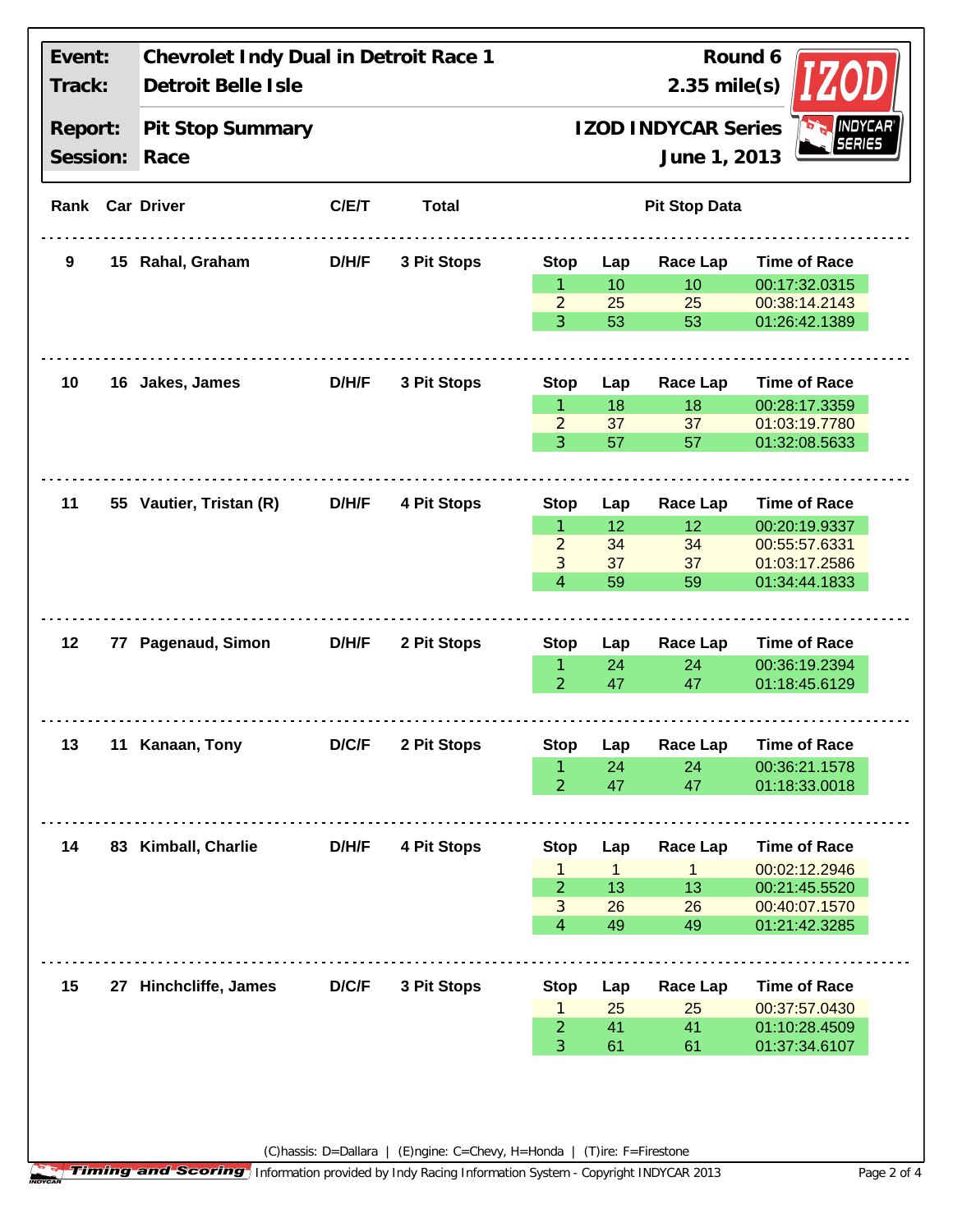| Event:<br>Track:<br>Report:<br>Session: |    | Chevrolet Indy Dual in Detroit Race 1<br>Detroit Belle Isle<br>Pit Stop Summary<br>Race |       |             | Round 6<br>$2.35$ mile(s)<br><i><b>INDYCAR</b></i><br><b>IZOD INDYCAR Series</b><br><b>SERIES</b><br>June 1, 2013 |           |                       |                                |  |  |
|-----------------------------------------|----|-----------------------------------------------------------------------------------------|-------|-------------|-------------------------------------------------------------------------------------------------------------------|-----------|-----------------------|--------------------------------|--|--|
|                                         |    |                                                                                         |       |             |                                                                                                                   |           |                       |                                |  |  |
| 16                                      |    | 78 De Silvestro, Simona                                                                 | D/C/F | 2 Pit Stops | <b>Stop</b>                                                                                                       | Lap       | Race Lap              | <b>Time of Race</b>            |  |  |
|                                         |    |                                                                                         |       |             | $\mathbf{1}$<br>$\overline{2}$                                                                                    | 24<br>51  | 24<br>51              | 00:36:49.1654<br>01:24:20.3576 |  |  |
| 17                                      | 5. | Viso, EJ                                                                                | D/C/F | 5 Pit Stops | <b>Stop</b>                                                                                                       | Lap       | <b>Race Lap</b>       | <b>Time of Race</b>            |  |  |
|                                         |    |                                                                                         |       |             | $\mathbf{1}$                                                                                                      | 24        | 24                    | 00:36:51.0410                  |  |  |
|                                         |    |                                                                                         |       |             | $\overline{2}$                                                                                                    | 25        | 25                    | 00:38:32.4271                  |  |  |
|                                         |    |                                                                                         |       |             | 3                                                                                                                 | 28        | 28                    | 00:44:36.4625                  |  |  |
|                                         |    |                                                                                         |       |             | $\overline{4}$<br>5                                                                                               | 41<br>49  | 41<br>49              | 01:10:18.7235<br>01:21:26.7527 |  |  |
| 18                                      |    | 20 Carpenter, Ed                                                                        | D/C/F | 4 Pit Stops |                                                                                                                   |           |                       | <b>Time of Race</b>            |  |  |
|                                         |    |                                                                                         |       |             | <b>Stop</b><br>$\mathbf{1}$                                                                                       | Lap<br>24 | <b>Race Lap</b><br>24 | 00:36:51.5994                  |  |  |
|                                         |    |                                                                                         |       |             | $\overline{2}$                                                                                                    | 34        | 34                    | 00:55:47.1413                  |  |  |
|                                         |    |                                                                                         |       |             | 3                                                                                                                 | 37        | 37                    | 01:03:08.1828                  |  |  |
|                                         |    |                                                                                         |       |             | $\overline{4}$                                                                                                    | 61        | 61                    | 01:37:45.6670                  |  |  |
| 19                                      |    | 14 Sato, Takuma                                                                         | D/H/F | 4 Pit Stops | <b>Stop</b>                                                                                                       | Lap       | <b>Race Lap</b>       | <b>Time of Race</b>            |  |  |
|                                         |    |                                                                                         |       |             | $\mathbf{1}$                                                                                                      | 25        | 27                    | 00:43:56.9097                  |  |  |
|                                         |    |                                                                                         |       |             | $\overline{2}$                                                                                                    | 27        | 29                    | 00:47:10.0261                  |  |  |
|                                         |    |                                                                                         |       |             | 3                                                                                                                 | 36        | 38                    | 01:05:31.9651                  |  |  |
|                                         |    |                                                                                         |       |             | 4                                                                                                                 | 57        | 59                    | 01:34:54.7500                  |  |  |
| 20                                      |    | 25 Andretti, Marco                                                                      | D/C/F | 3 Pit Stops | <b>Stop</b>                                                                                                       | Lap       | <b>Race Lap</b>       | <b>Time of Race</b>            |  |  |
|                                         |    |                                                                                         |       |             | $\mathbf{1}$                                                                                                      | 14        | 14                    | 00:22:57.9320                  |  |  |
|                                         |    |                                                                                         |       |             | $\overline{2}$<br>3                                                                                               | 25<br>47  | 25<br>47              | 00:38:25.7628<br>01:18:41.3023 |  |  |
| 21                                      |    | 4 Briscoe, Ryan                                                                         | D/C/F | 2 Pit Stops | <b>Stop</b>                                                                                                       | Lap       | <b>Race Lap</b>       | <b>Time of Race</b>            |  |  |
|                                         |    |                                                                                         |       |             | 1                                                                                                                 | 23        | 23                    | 00:35:20.3149                  |  |  |
|                                         |    |                                                                                         |       |             | $\overline{2}$                                                                                                    | 51        | 51                    | 01:23:55.4220                  |  |  |
| 22                                      | 6. | Saavedra, Sebastian                                                                     | D/C/F | 1 Pit Stops | <b>Stop</b>                                                                                                       | Lap       | <b>Race Lap</b>       | <b>Time of Race</b>            |  |  |
|                                         |    |                                                                                         |       |             | $\mathbf{1}$                                                                                                      | 22        | 22                    | 00:34:07.3570                  |  |  |